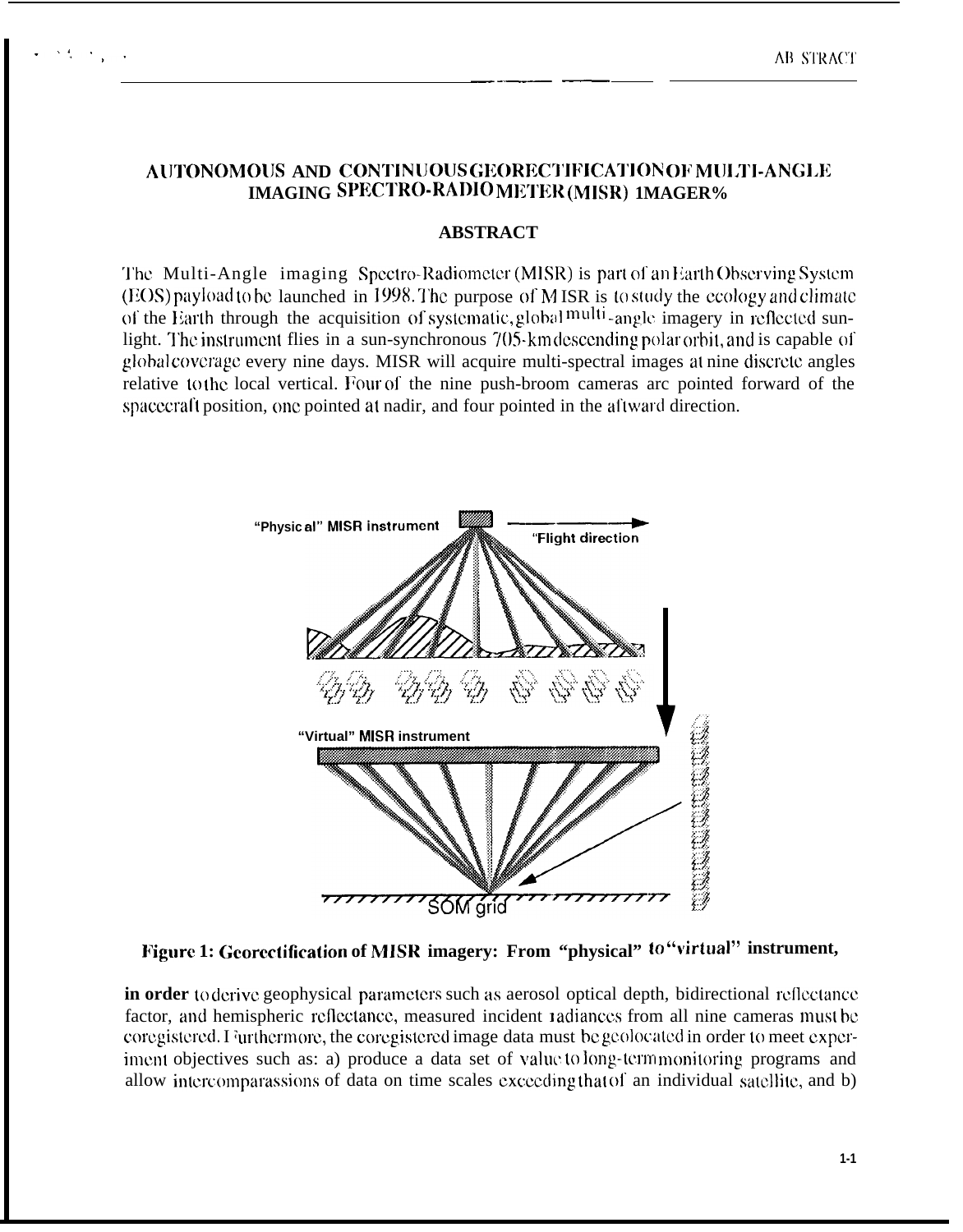. .

**provide** Earth observing System (EOS) synergism, and allow data exchange between EOS-platform instruments.

This paper describes theoretical concepts underlying the algorithm responsible for the automatic and continuous coregistration and geolocation capability of MISR ground data processing software. The final product of this part of MISR standard processing is a set of orthorectified images projected to a georeferenced grid based on the Space Oblique Mercator (SOM) map projection. These images arc known as the Georectified Radiance Product (GRP) and they are required input to the segments of standard processing that produce geophysical data products. If the GRP is looked upon as the data collected by the "virtual" MISR instrument (see Figure 1), then the subject of this paper is the approach taken for on-line transformation of the data taken by the "physical" MISR to the data which would be taken by the "virtual" MISR.

Major challenges in designing the approach to be used occur in the areas of:

- a) Removal of the errors introduced by inaccurate navigation and attitude data.
- b) Removal of the distortions introduced by surface topography.
- c) Achieving a balance bctwccn limited hardware rcsourccs, huge data volume and processing requirements.
- d) Autonomous and non-stop aspects of the production systm.

The selected approach makes usc of ancillary datasets such as a set of Projection Parameters (PP) and Reference Orbit Imagery (RO1) produced at the beginning of the mission. The major in formation indirectly contained in these datasets are crior free navigation and attitude data, georeference, and surface topography relative to the various geometries of the nine MISR cameras. This information is routinely exploited through a hybrid image registration algorithm. In particular, image registration between ROI and new MISR imagery, consist of the following elements:

a) Image Point Intersection (IPI): a backward projection function used to provide initial location of the conjugate points.

- b) Image matching for the precise identification of the conjugate points.
- c) Transformation (mapping) function between two images.

The registration method is adaptive with regards to the character and size of misregistration, in order to minimize the size of the processing load. The adaptive nature of the algorithm is attained by recursively dividing images into subregions until the required registration accuracy is achieved. initially, duc to the push-broom nature of the MISR cameras, subregions are rectangles extending over the image in the cross-track direction. The mapping function associated with a subregion is a modification of the affine transform which includes known geometric characteristics of the MISR imaging event. Once the mapping, bctwccn two images is csiablishcd, the last processing step is the assignment of the appropriate radiance value to the grid point of the SOM map. This is done by one of the standard (e.g. bilinear) resampling methods.